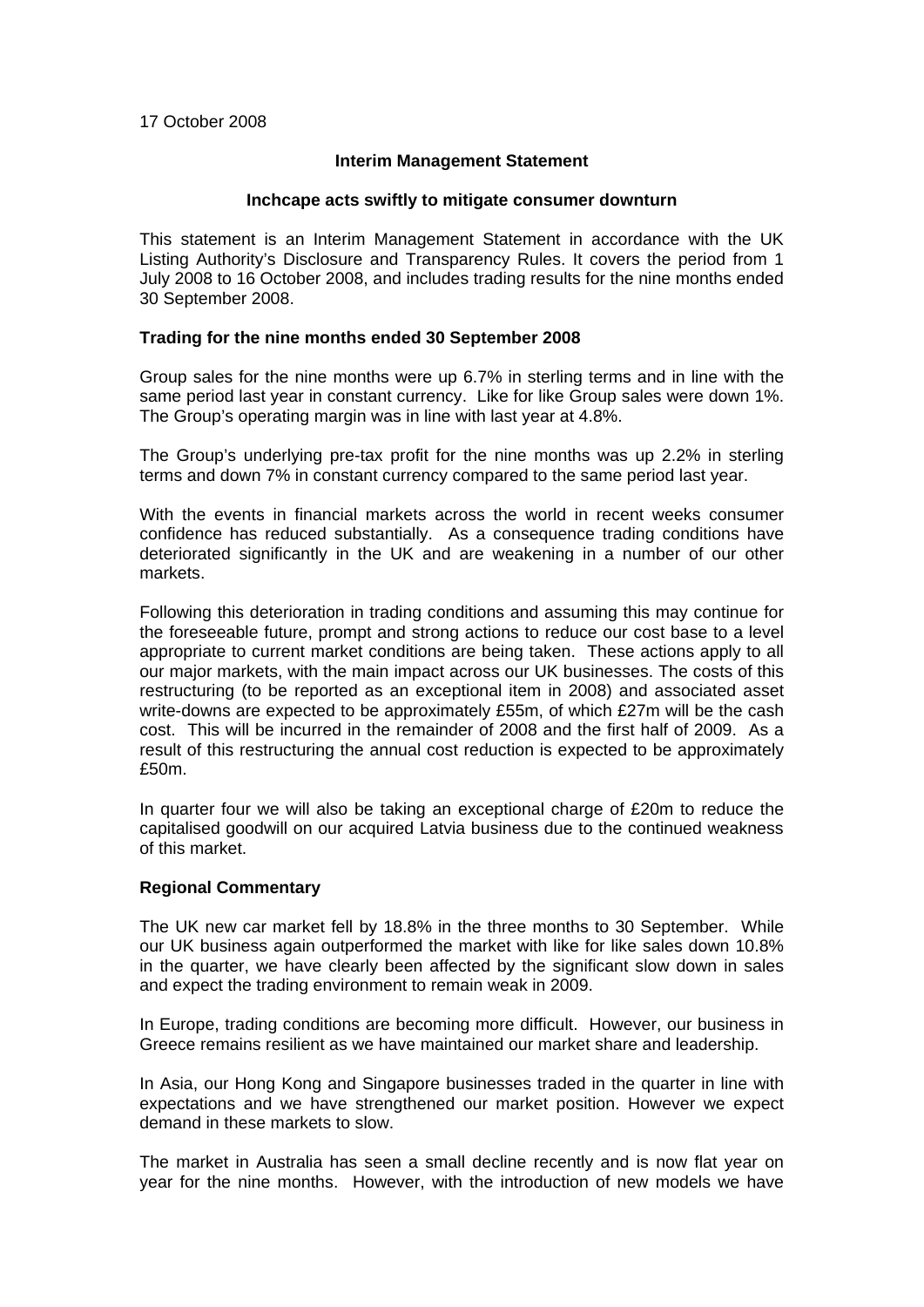improved our market share by 10 basis points over the period. If the Japanese Yen remains strong against the Australian Dollar, it will only impact our business from the last four months of 2009 as we have hedges in place until then.

The situation in Emerging Markets is mixed. The markets in the Balkans have begun to weaken in the third quarter. In the Baltics, both the Latvian and Estonian markets continue to be significantly below last year's levels. The Russian market for international brands however continues to grow strongly, at 23% for the third quarter and 40% for the year to date. Our like for like Russian sales in the third quarter grew in line with the market. The integration of the Group's acquisition of Musa Motors in Russia, which completed on 8 July, is progressing well and trading profits are in line with expectations.

# **Financial Position**

The financial position of the Group remains strong. Net debt at 30 September was £570m, in line with expectations for a plate change month and we have facilities in place for the medium-term.

# **Outlook**

We expect current trading conditions to remain difficult for the rest of 2008 and throughout 2009. As a consequence we expect our underlying results for 2008 to be below consensus and for 2009 to be significantly below our previous expectations.

We will continue to focus on market share, improvement and on parts and service, which account for approximately 50% of trading profit. In addition, as we announced today, we are undertaking a substantial overhead reduction programme to right-size the business in the light of current market conditions. Outperforming the industry and reducing our cost base will put the Group in a strong position when markets recover.

# **Commenting on the statement, André Lacroix, Group CEO said:**

"Our third quarter performance was in line with management expectations and importantly we continue to outperform the industry in most of our markets.

"The global financial crisis and its consequence on the real economy is clearly affecting consumer confidence mainly in the mature markets and this is having an impact on the purchase of big ticket items. We are not immune from the current industry slowdown and we are taking appropriate actions to right-size our cost base.

"Inchcape will continue to benefit from its unique business model as we maintain our strategic focus on customer service and growth in the Emerging Markets. We are confident that this, together with the actions we are taking on our cost base, will strengthen the Group's position even further when the markets rebound."

#### **For further information, please contact:**  Group Communications, Inchcape plc +44 (0) 20 7546 0022

Investor Relations, Inchcape plc +44 (0) 20 7546 8432